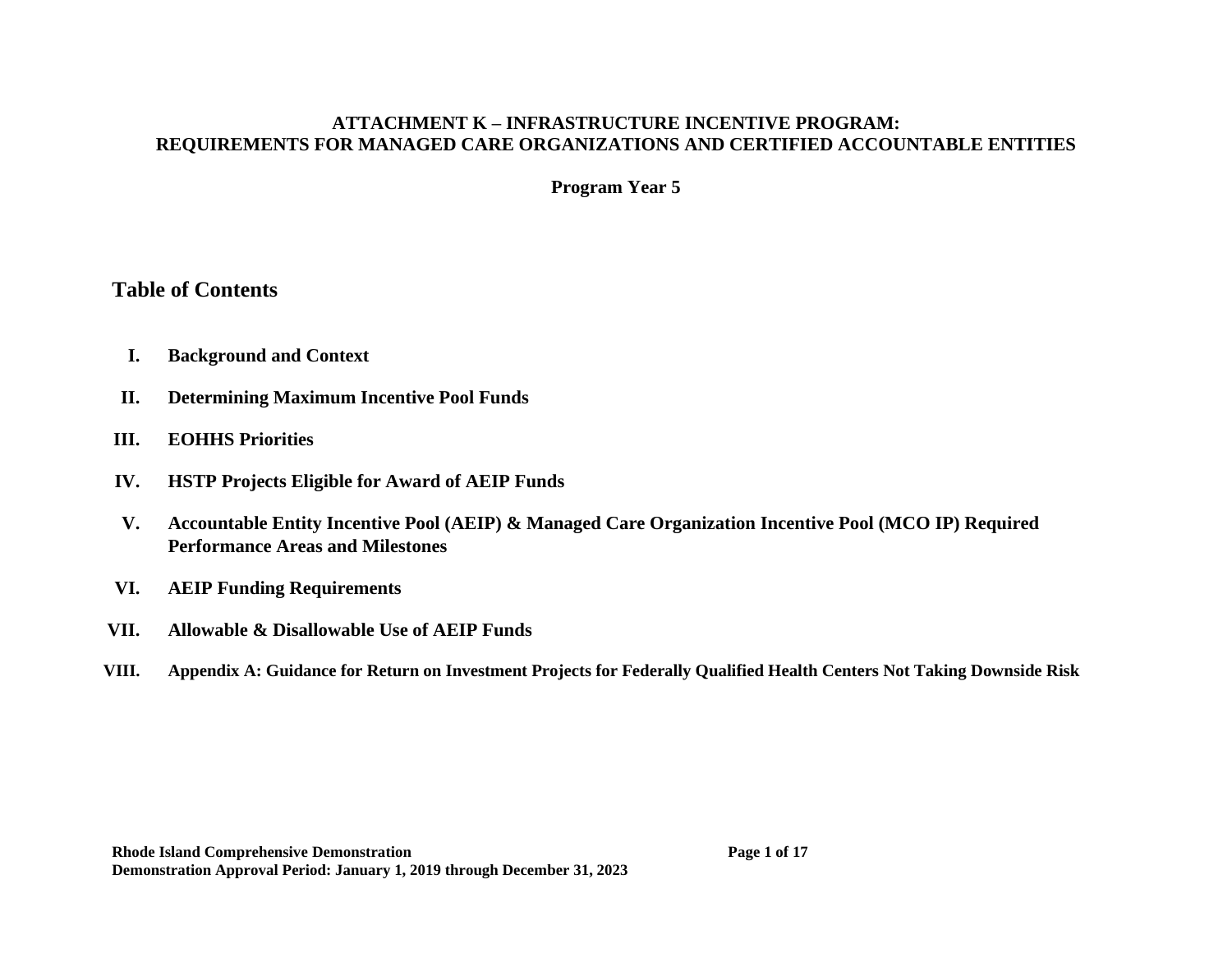**Rhode Island Comprehensive Demonstration Page 2 of 17 Demonstration Approval Period: January 1, 2019 through December 31, 2023**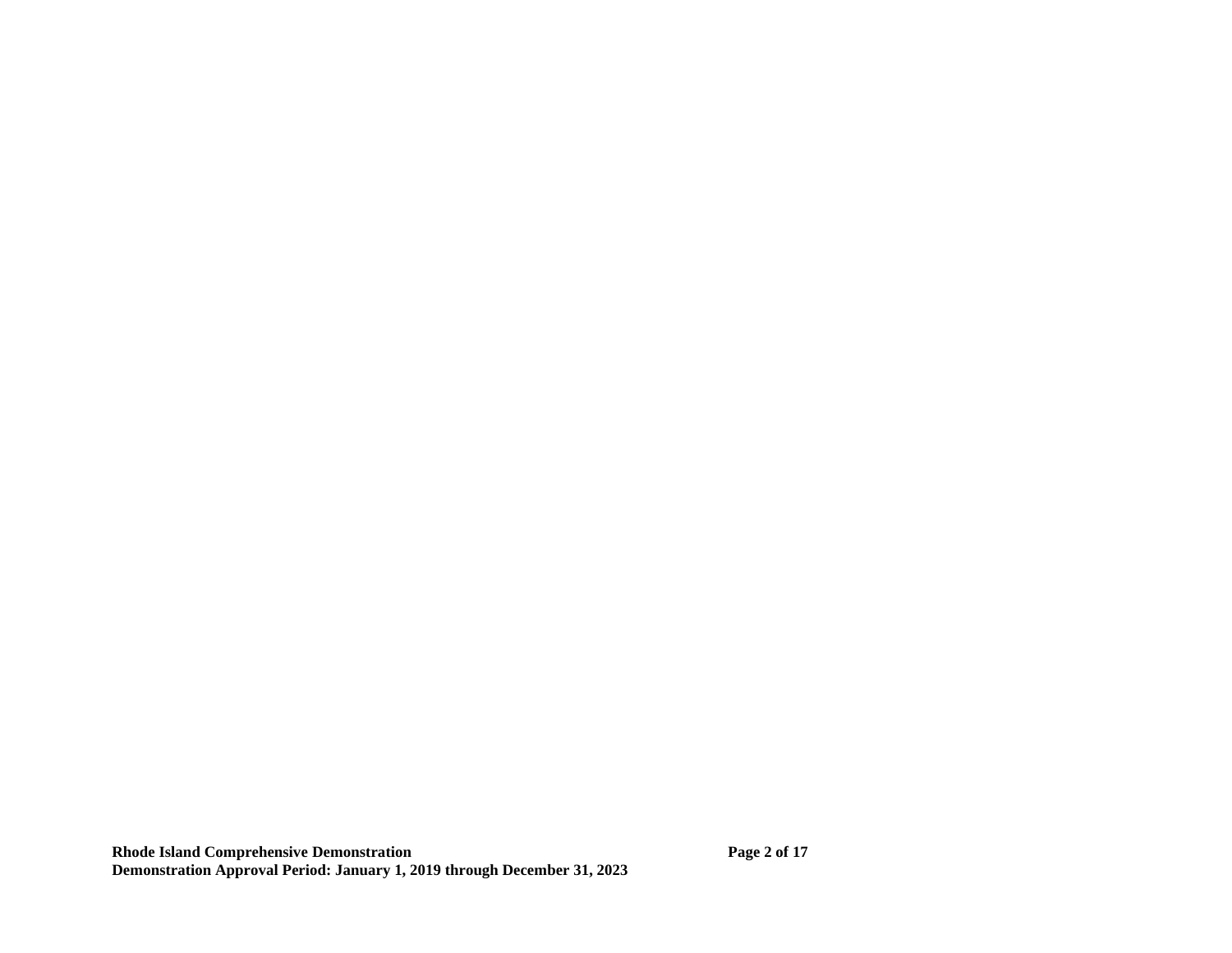# **EOHHS INCENTIVE PROGRAM REQUIREMENTS**

# **I. BACKGROUND AND CONTEXT**

**In October 2016, the Centers for Medicare & Medicaid Services (CMS) approved the request made by the Rhode Island (RI) Executive Office of Health and Human Services (EOHHS) to amend the Rhode Island Comprehensive 1115 Waiver Demonstration** to create a pool of funds focused on the design, development, and implementation of the infrastructure needed to support Accountable Entities. This funding is based on the establishment of an innovative **Health Workforce Partnership** with RI's three public institutions of higher education (IHE): University of Rhode Island (URI), Rhode Island College (RIC), and the Community College of Rhode Island (CCRI), as illustrated below.



programs while the state devotes increased state resources..to a "Health System Transformation Project."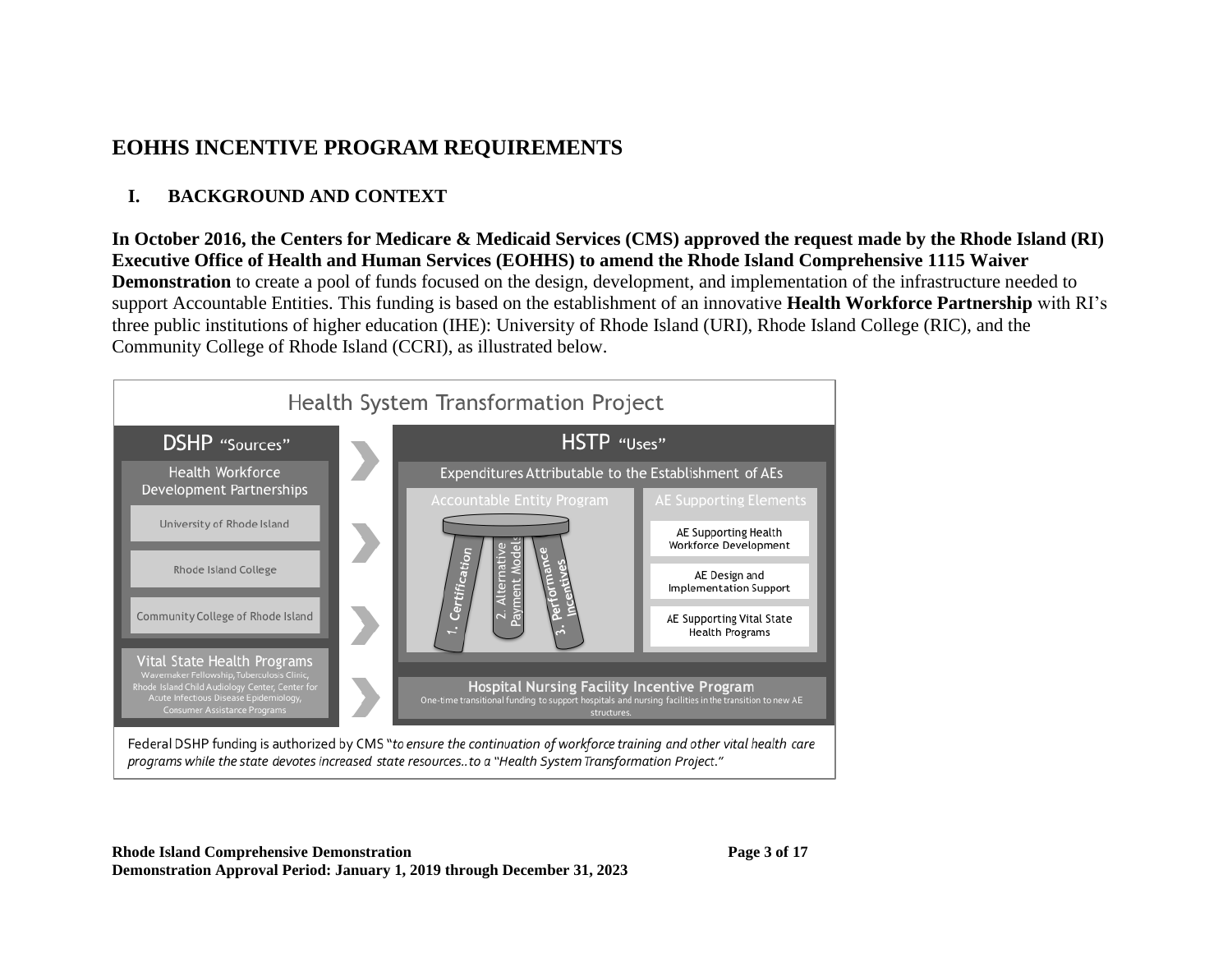Most of the financing from this waiver amendment will be provided to AEs as incentive-based infrastructure funding via the state's managed care contracts. Other CMS supported components include:

- Investments in partnerships with Institutions of Higher Education (IHEs) for statewide health workforce development and technical assistance to AEs
	- One-time funding to support hospitals and nursing facilities with the transition to new AE structures<sup>1</sup>
	- Project management support to ensure effective and timely design, development and implementation of this program
	- Project demonstration pilots and project evaluation funding to support continuous program learning, advancement and refinement
	- Other supporting programs, including Consumer Assistance, Wavemaker Fellowship, TB Clinic, RI Child Audiology Center, and Center for Acute Infectious Disease Epidemiology

# **II. DETERMINING MAXIMUM INCENTIVE POOL FUNDS**

## **1. MCO Specific Incentive Pools (MCOIP)**

For Program Year 5, the MCO-Specific Incentive Pool amount shall be derived from multiplying a per member per month (PMPM) multiplier times the number of Medicaid attributed lives, in accordance with the following formula.

| <b>Program Year 5: MCO-Specific Incentive Pool (MCOIP) Calculation</b> |                                                                                    |                                   |  |
|------------------------------------------------------------------------|------------------------------------------------------------------------------------|-----------------------------------|--|
| <b>PMPM Multiplier</b>                                                 | <b>x Attributed Lives</b>                                                          | $\mathbf{x}$ 12                   |  |
| \$1.23                                                                 | At the start of each Program Year in accordance<br>with EOHHS defined requirements | Translate from<br>Member Month to |  |
|                                                                        |                                                                                    | annual                            |  |

# **2. Accountable Entity Incentive Pools (AEIP)**

AEs certified for Program Year 5, 7/1/22-6/30/2023), that demonstrate completion of the Office of the Health Insurance Commissioner (OHIC) TCOC Financial Solvency Filing process, and participation in a qualified Alternative Payment Methodology

<sup>&</sup>lt;sup>1</sup> The STCs limit this program to be one-time only and to not exceed \$20.5 million, paid on or before December 31, 2017.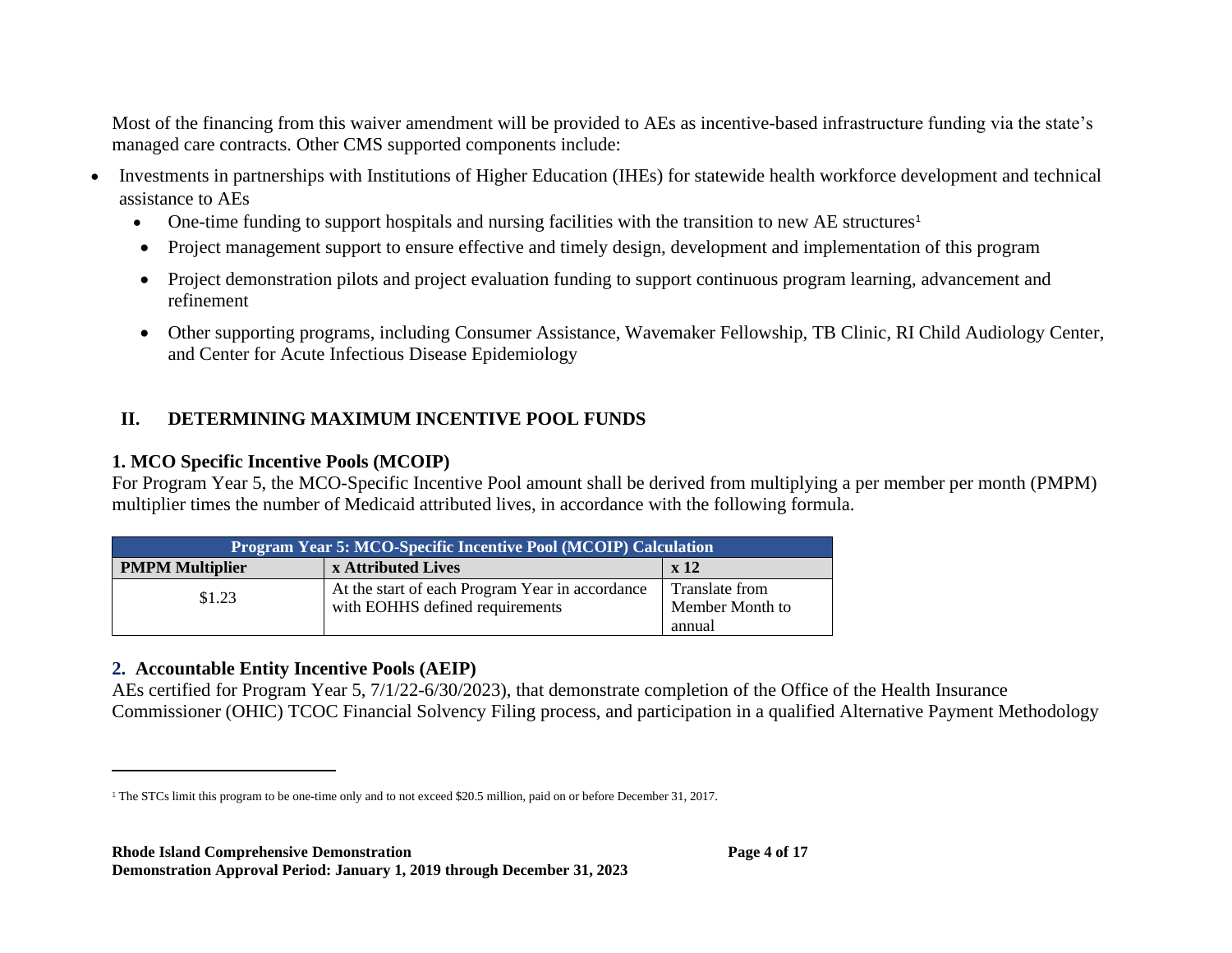(APM) contract consistent with EOHHS requirements, are eligible to participate in the Medicaid AE Incentive Program<sup>2</sup>. In PY5, EOHHS shall establish an AE-specific Incentive Pool that establishes the total incentive dollars that may be earned by each AE during the PY5 period. The MCO shall verify whether an AE achieves the milestones and/or metrics to earn incentive funding and implement and operate the AE Incentive Pool in coordination with EOHHS.

For Program Year 5, the AE-Specific Incentive Pool amount shall be derived from multiplying a per member per month (PMPM) multiplier times the number of Medicaid attributed lives, in accordance with the following formula.

| <b>Program Year 5: AEIP AE-Specific Incentive Pool (AEIP) Calculation</b> |                                                                                    |                              |  |
|---------------------------------------------------------------------------|------------------------------------------------------------------------------------|------------------------------|--|
| <b>PMPM Multiplier</b>                                                    | <b>x Attributed Lives</b>                                                          | $\mathbf{x}$ 12              |  |
| \$6.49                                                                    | At the start of each Program Year in accordance<br>with EOHHS defined requirements | Translate to Member<br>Month |  |

EOHHS recognizes that over the term of the performance period there will be fluctuations in the number of attributed members. Such changes will not alter the value of the AEIP or MCOIP for the performance period unless there is a material reduction in the number of attributable lives. A material reduction shall be a reduction of 15% or more sustained over two quarters. In such case that a material reduction is experienced, the AEIP and MCOIP may be reduced accordingly with appropriate reductions made to any remaining incentive payments within the AEIP and MCOIP. The AEIP and MCOIP will not be increased if there is a growth in the attributed lives as to not exceed the HSTP funds available to EOHHS for this initiative. However, changes in the number of attributed lives will continue to be a factor in calculations in TCOC related contracts with MCOs. EOHHS' determination of the value of the AEIP and MCOIP shall be based upon the number of Medicaid AE attributed lives. Such determination shall be consistent with attribution requirements set forth by EOHHS.

## **III. EOHHS Priorities**

Each MCO's AE Incentive Pool budget and actual spending must align with the AE Program Goals of EOHHS as developed with the support of the HSTP AE Advisory Committee and shown below.

<sup>&</sup>lt;sup>2</sup> Note that FOHC-based AEs may remain in shared savings-only contracts if they demonstrate a progression to value-based care through participation in the Return on Investment Project described below.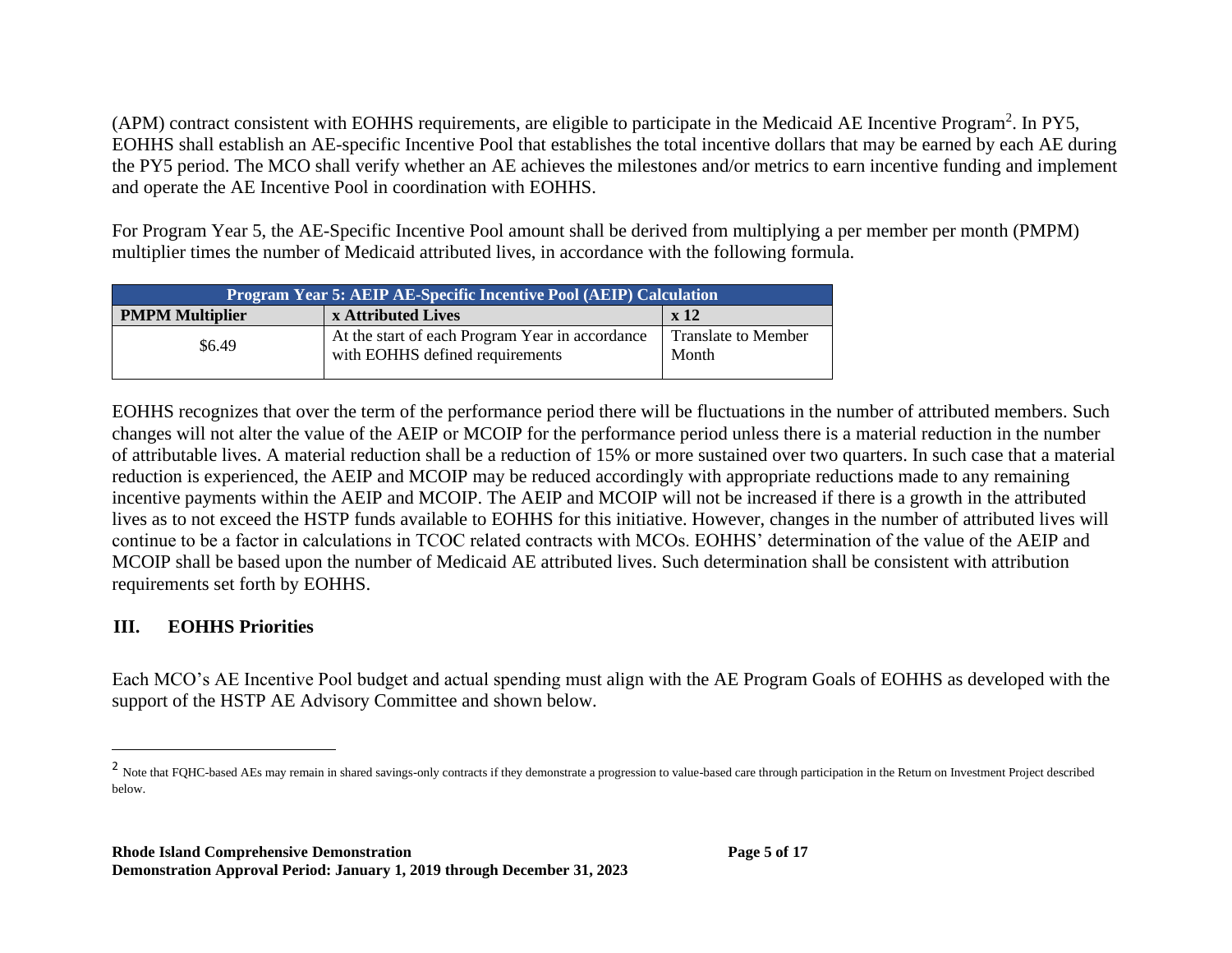- Transition the Medicaid payment system away from fee-for-service to alternative payment models.
- Drive delivery system accountability to improve quality, member satisfaction and health outcomes, while reducing total cost of care.
- Develop targeted provider partnerships that apply emerging data capabilities to refine and enhance care management, pathways, coordination, and timely responsiveness to emergent needs.
- Improve health equity and address SDOH and behavioral health by building on a strong primary care foundation to develop interdisciplinary care capacity that extends beyond traditional health care providers.
- Shift Medicaid expenditures from high-cost institutional settings to community-based settings.

# **IV. HSTP PROJECT BASED METRICS ELIGIBLE FOR AWARD OF AEIP FUNDS**

HSTP Project based metrics shall be based on tangible projects within the AE Certification Standards and must be linked to one or more of the eight domains described below. For Program Year 4 and beyond, HSTP projects must shift toward system transformation capacities (domains 4-8).

|           | <b>Domains</b>                                                      | <b>Allowable Uses of AEIP Funds</b>                                                                                                                                                                                                                                                                                                               |  |
|-----------|---------------------------------------------------------------------|---------------------------------------------------------------------------------------------------------------------------------------------------------------------------------------------------------------------------------------------------------------------------------------------------------------------------------------------------|--|
| Readiness | Breadth and<br>Characteristics of<br><b>Participating Providers</b> | Building provider base, population specific provider capacity, interdisciplinary partnerships, developing a defined<br>affiliation with community-based organizations (CBOs)<br>Developing full continuum of services, Integrated PH/BH, Social determinants<br>including robust referral process and workflow for complex and high need patients |  |
|           | 2.<br>Corporate Structure and<br>Governance                         | Establishing a distinct corporation, with interdisciplinary partners joined in a common enterprise                                                                                                                                                                                                                                                |  |
|           | 3.<br>Leadership and<br>Management                                  | Establishing an initial management structure/staffing profile<br>Developing ability to manage care under Total Cost of Care (TCOC) arrangement with increased risk and<br>responsibility                                                                                                                                                          |  |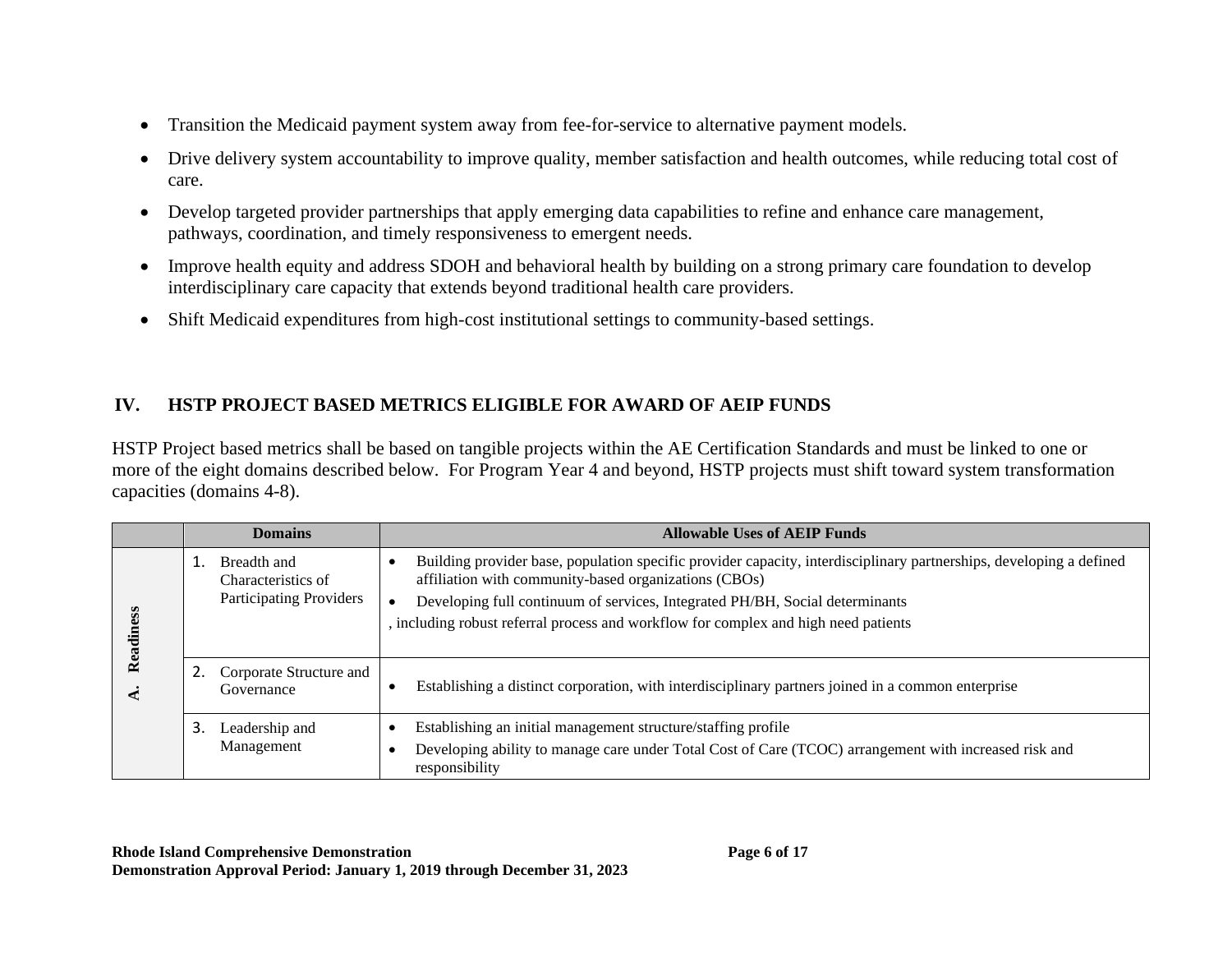|                          | <b>Domains</b>                                                               | <b>Allowable Uses of AEIP Funds</b>                                                                                                                                                                                                                                                                                                                                                                                                                                           |  |  |
|--------------------------|------------------------------------------------------------------------------|-------------------------------------------------------------------------------------------------------------------------------------------------------------------------------------------------------------------------------------------------------------------------------------------------------------------------------------------------------------------------------------------------------------------------------------------------------------------------------|--|--|
| Infrastructure*          | Data Analytic Capacity<br>4.                                                 | Building core infrastructure: EHR capacity, patient registries, Current Care<br>$\bullet$<br>Provider/care managers' access to information: Lookup capability, medication lists, shared messaging, referral<br>management, alerts<br>Analytics for population segmentation, risk stratification, predictive modeling<br>$\bullet$                                                                                                                                             |  |  |
| E<br>≏                   | and Deployment                                                               | Integrating analytic work with clinical care: Clinical decision support tools, early warning systems, dashboard,<br>alerts<br>Staff development and training – individual/team drill downs re: conformance with accepted standards of care,<br>deviations from best practice                                                                                                                                                                                                  |  |  |
| Transformation           | Commitment to<br>5.<br>Population Health and<br><b>System Transformation</b> | Developing an integrated strategic plan for population health that is population based, data driven, evidence based,<br>client centered, recognizes Social Determinants of Health, team based, integrates BH, IDs risk factors<br>Implementation of contracts with social service organizations to address key SDOH gaps and needs<br>$\bullet$<br>Implementation of evidence based BH integration and consultation services<br>Healthcare workforce planning and programming |  |  |
|                          | <b>Integrated Care</b><br>6.<br>Management                                   | Systematic process to ID patients for care management<br>Defined Coordinated Care Team, with specialized expertise and staff for distinct subpopulations<br>Individualized person-centered care plan for high risk members<br>٠                                                                                                                                                                                                                                               |  |  |
| System <sup>'</sup><br>ݨ | 7.<br>Member Engagement<br>and Access                                        | Defined strategies to maximize effective member contact and engagement<br>٠<br>Use of new technologies for member engagement, health status monitoring and health promotion<br>Implementation of tele-health<br>$\bullet$                                                                                                                                                                                                                                                     |  |  |
|                          | <b>Quality Management</b><br>8.                                              | Defined quality assessment $\&$ improvement plan, overseen by quality committee<br>Implementation of clinical data exchange and aggregation for quality measure (hybrid and EHR based measures).<br>٠                                                                                                                                                                                                                                                                         |  |  |

\* The state may make direct investments in certain technology to support provider to provider EHR communication, such as dashboards and alerts. This investment would be made directly by the state with vendor(s) which would have the capacity and expertise to create and implement this technology in AEs statewide. This may be done in certain technology areas where direct purchasing by the state would result in significant efficiencies and cost savings. The products and tools resulting from this direct state technology investment would be made available to all AEs at no upfront charge. AEs would have the choice to either utilize the statewide tool at no charge or pay for their own tool. In this case, HSTP funds would not be available for the AE to separately purchase such a tool.

#### **V. ACCOUNTABLE ENTITY INCENTIVE POOL (AEIP) & MANAGED CARE ORGANIZATION INCENTIVE POOL (MCOIP) REQUIRED PERFORMANCE AREAS AND MILESTONES**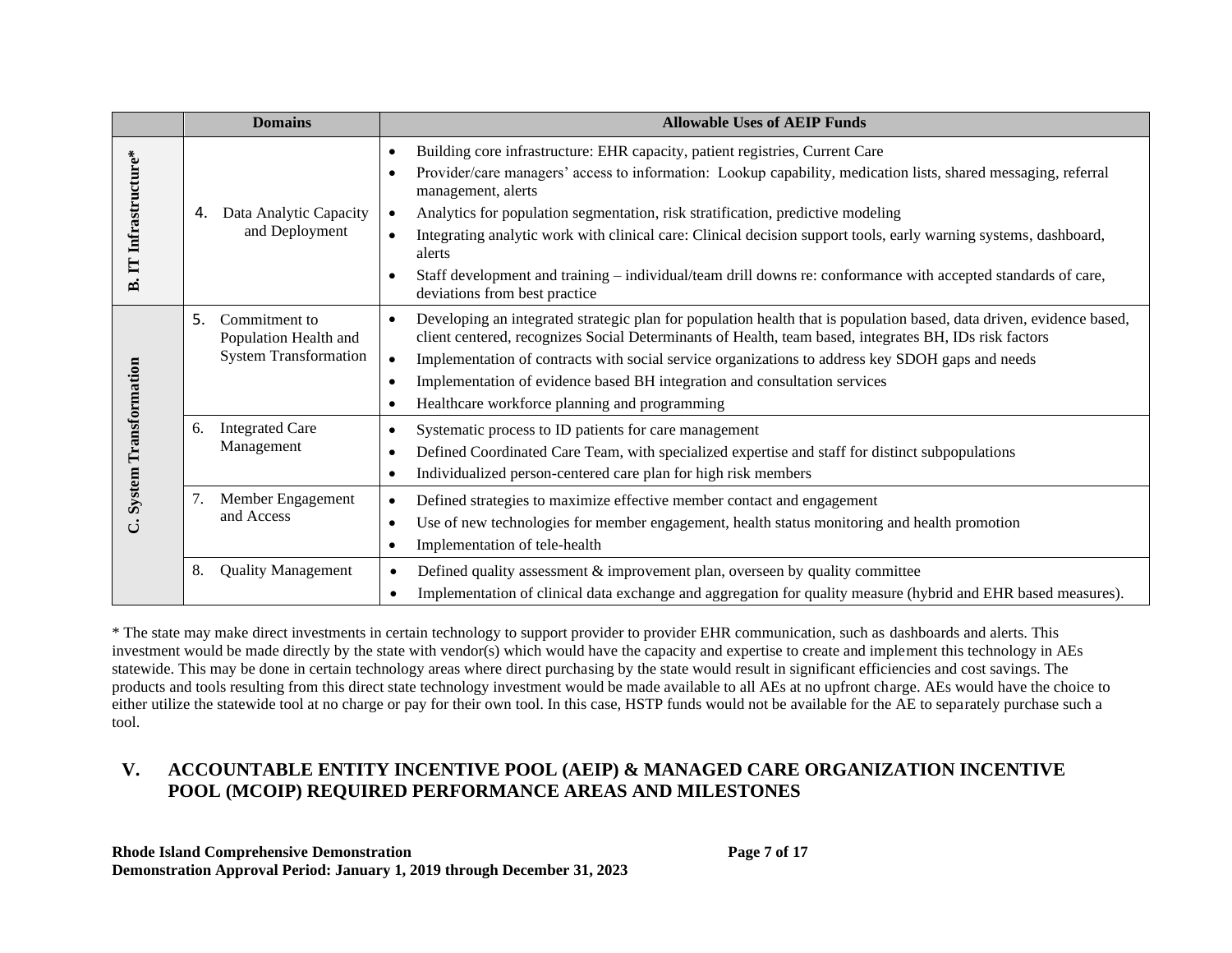Earned AEIP funds shall be awarded by the MCO to the AE in accordance with the distribution by performance area and metrics defined below. Earned AEIP funds are intended to advance AE program success through capacity building based on identified gaps and needs. Capacity building efforts may include implementation of project specific interventions, business models, and data requirements necessary for an AEs to manage the total cost of care and quality for an attributed population.

The MCO-IP shall be awarded from EOHHS to MCOs based on the same set of performance areas and metrics. This ensures that both the MCO and AE are collaborating towards achievement of similar objectives. MCOIP funds are intended for use toward advancing AE program success, including program administration and oversight, assisting with the development of the necessary infrastructure to support a new business model, and establishing shared responsibilities, information requirements and reporting between MCOs and AEs.

| <b>Required Performance Areas and Milestones</b>                                                  |                                                                                                                                                                                                                                                                                                                                                                                                                                                                                                                                                                                                                                                                                                                                                                                                                                                                                                                                                                                          |                          |
|---------------------------------------------------------------------------------------------------|------------------------------------------------------------------------------------------------------------------------------------------------------------------------------------------------------------------------------------------------------------------------------------------------------------------------------------------------------------------------------------------------------------------------------------------------------------------------------------------------------------------------------------------------------------------------------------------------------------------------------------------------------------------------------------------------------------------------------------------------------------------------------------------------------------------------------------------------------------------------------------------------------------------------------------------------------------------------------------------|--------------------------|
| <b>Performance</b><br><b>Area</b>                                                                 | <b>Minimum Milestones</b>                                                                                                                                                                                                                                                                                                                                                                                                                                                                                                                                                                                                                                                                                                                                                                                                                                                                                                                                                                | PY5<br><b>Allocation</b> |
| <b>Fixed Percentage</b><br><b>Allocations Based on</b><br><b>Specific</b><br><b>Achievements:</b> | FQHC-based AEs that remain in shared savings-only contracts: Return on Investment (ROI) Project. In<br>$\bullet$<br>partnership with a contracted MCO, identify a type of utilization to target for reduction, the targeted amount of<br>reduction and the associated cost saving, and an intervention that is expected to achieve this reduction. FQHC-<br>based AEs may designate the activities performed pursuant to one of the HSTP Projects below as the<br>intervention for the ROI Project. It is the responsibility of the MCO to utilize data analytics and predictive<br>modeling tools to assist the AE to identify an area of utilization to target, based on current avoidable utilization<br>gaps/opportunities and to identify the cost savings associated with the reduction.<br>AEs that participate in downside risk contracts: Evidence of participation in contracts that include shared<br>$\bullet$<br>losses, including evidence of RBPO certification per OHIC. | 5%                       |
| <b>FQHC ROI Project:</b><br><b>Pay for Performance</b>                                            | At the end of the Performance Year, FQHC-based AEs that remain in shared savings-only contracts and MCOs<br>are eligible to receive Incentive Funds in the amount that the intervention saved by reducing the target<br>utilization, up to 5% of the AEIP/MCO-IP. See guidance document for further detail.                                                                                                                                                                                                                                                                                                                                                                                                                                                                                                                                                                                                                                                                              | 5%                       |
| <b>Pay for Reporting</b><br><b>Measures: RELD</b>                                                 | AEs and MCOs can earn up to 5% of AEIP/MCO-IP funds based on submission of performance for select AE<br>$\bullet$<br>Common Measure Slate measures stratified by race, ethnicity, language and/or disability status. (RELD):<br>Measure #1: Comprehensive Diabetes Care: Eye Exam<br>Measure #2: Comprehensive Diabetes Care: HbA1c Control<br>$\bullet$<br>Measure #3: Controlling High Blood Pressure<br>$\bullet$<br>Measure #4: Developmental Screening in the First Three Years of Life                                                                                                                                                                                                                                                                                                                                                                                                                                                                                             | 5%                       |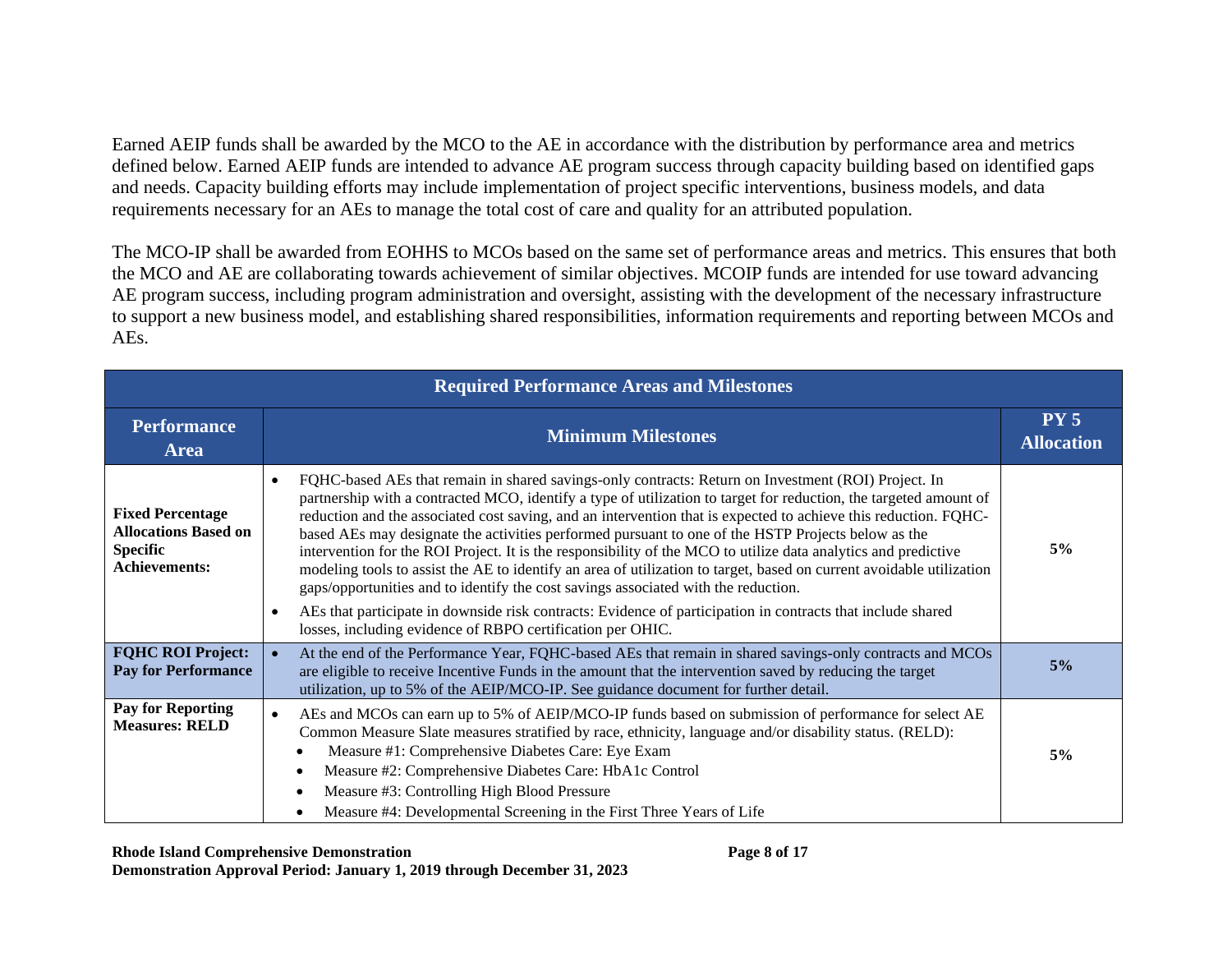|                                                                                                                              | Accountable Entities (AEs) should use their own EHR-based clinical data, patient age and sex data, and REL<br>$\bullet$<br>data and disability status data obtained from managed care organizations (MCOs) to report stratified<br>performance for all measures.<br>There is no RELD data completeness threshold for reporting performance stratified by RELD. Organizations<br>$\bullet$<br>should report on all patients for whom they have RELD data.<br>See the Quality and Outcome Implementation Manual for full measure specifications.<br>$\bullet$                                                                                                   |                                                                                                      |
|------------------------------------------------------------------------------------------------------------------------------|---------------------------------------------------------------------------------------------------------------------------------------------------------------------------------------------------------------------------------------------------------------------------------------------------------------------------------------------------------------------------------------------------------------------------------------------------------------------------------------------------------------------------------------------------------------------------------------------------------------------------------------------------------------|------------------------------------------------------------------------------------------------------|
| <b>Annual Outcome</b><br><b>Metrics Pay for</b><br><b>Performance</b>                                                        | Outcome Metrics Pay for Performance Allocation: EOHHS will work with MCOs and AE to determine<br>$\bullet$<br>appropriate performance-based targets for the following metrics.<br>All-Cause Readmissions (20%)<br>$\Omega$<br>Potentially Avoidable ED Visits (12.5%)<br>$\Omega$<br>ED Utilization Among Members with Mental Illness (12.5%)<br>$\circ$<br>See the Quality and Outcome Implementation Manual for full measure specifications and information on<br>reporting.                                                                                                                                                                                | 45%                                                                                                  |
| <b>Variable Allocation</b><br><b>HSTP Project Based</b><br><b>MCO</b> and AE<br>defined performance<br>measures <sup>3</sup> | MCO and AE defined performance measures and targets for at minimum 3 AE core projects<br>$\bullet$<br>Each project should have at minimum 2 measures per project <sup>4</sup> If an FQHC-based AE chooses to designate a<br>$\bullet$<br>project as its ROI Project intervention, the AE will be eligible to earn Incentive Funds through achievement of<br>project measures as with any other project and will separately be eligible to earn up to 5% of Incentive Funds<br>through achieving an ROI.<br>At a minimum, one project must focus on behavioral health integration and one project must focus on social<br>$\bullet$<br>determinants of health. | 45% (40% for<br><b>FQHC-based</b><br><b>AEs remaining</b><br>in shared<br>savings-only<br>contracts) |
| <b>Total</b>                                                                                                                 |                                                                                                                                                                                                                                                                                                                                                                                                                                                                                                                                                                                                                                                               | 100%                                                                                                 |

In accordance with EOHHS' agreement with CMS, participating AEs must fully meet performance metrics prior to payment. EOHHS recognizes the financial constraints of many participating AEs and that timely payment for the achievement of milestones will be critical to program success.

## **VI. AEIP Funding Requirements**

Under the terms of EOHHS' agreement with the federal government, this is not a grant program. AEs must earn payments by meeting metrics defined by EOHHS, as described herein and approved by CMS, to secure full funding.

 $3$  Both the MCO and AE have up to one (1) year to achieve the HSTP project-based metric. Both the AE and the MCO can earn funds for the completion of HSTP project-based metrics up to one (1) year past the established deadline.

<sup>&</sup>lt;sup>4</sup> Percentage of incentive funds and weighting for each of these measures are to be determined by MCO and AE and approved by EOHHS.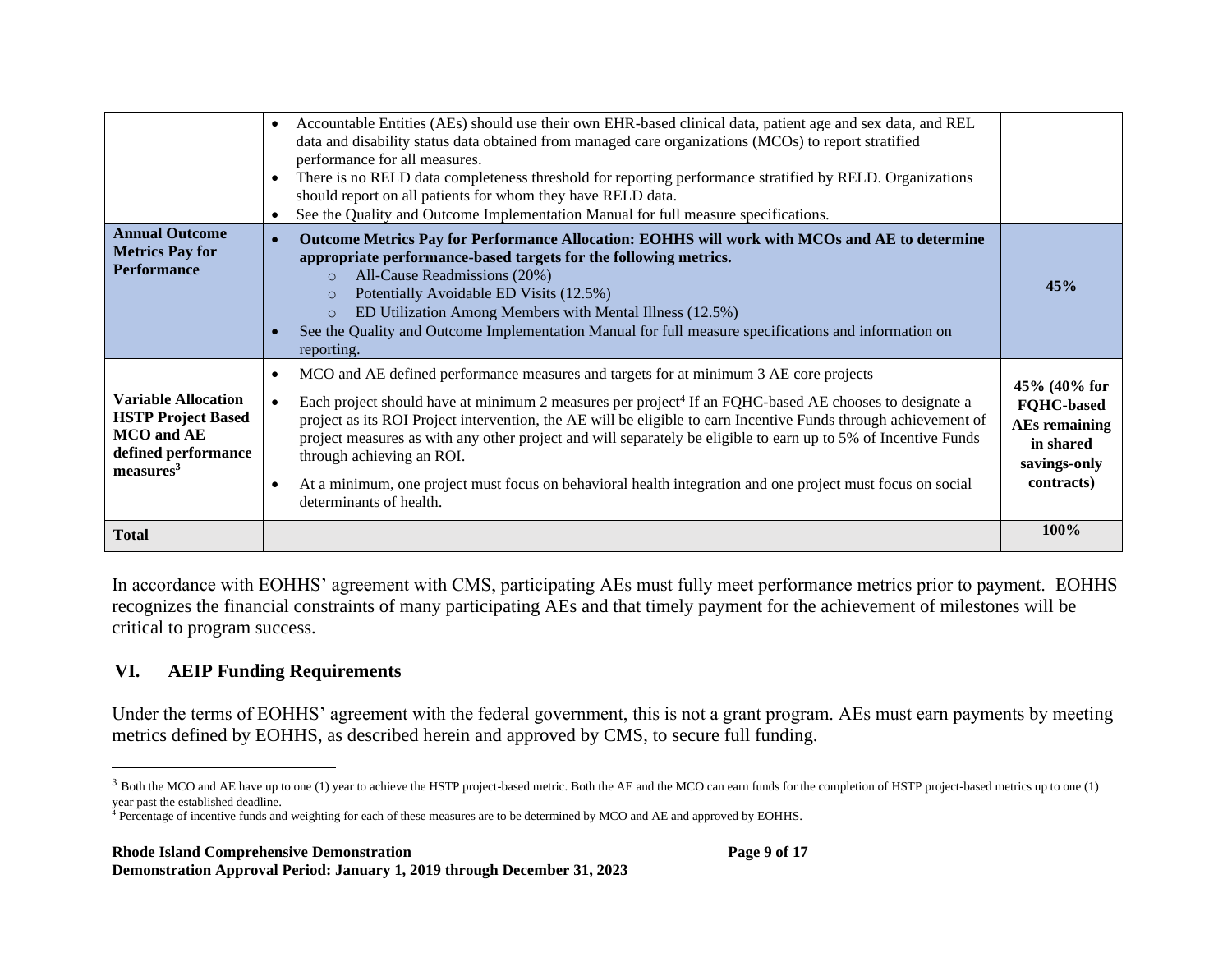Certified AEs must develop individual Health System Transformation Project Plans (HSTP Project Plans) that identify clear project objectives and specify the activities, measures, and timelines for achieving the proposed objectives. Certified AEs will develop HSTP Project Plans in collaboration with MCOs and submit to EOHHS following review and approval by the MCOs. EOHHS will provide an HSTP Project Plan Template in early CY 2022 that includes further instructions and deadlines.

Incentive Funding **must be earned and awarded to the AE via a Contract Amendment** between the MCO and the AE. The Contract Amendment shall:

- Be subject to EOHHS review and approval
- Incorporate the central elements of the approved AE submission, including:
	- Performance schedule and performance metrics
	- Payment terms basis for earning incentive payment(s) commensurate with the value and level of effort required.
- A defined process and timeline to evaluate whether AE performance warrants incentive payments. The AE's failure to fully meet a performance metric within the timeframe specified will result in forfeiture of the associated incentive payment. **There will be no payment for partial fulfillment.**
- Stipulate that the AE earns payments through demonstrated performance. The MCO must certify that an AE has met the performance metric target as a condition for the release of associated HSTP funds to the AE. AEs submit quarterly reports to the MCO using a standard reporting form to document progress in meeting identified performance metrics and targets that would entitle the AE to qualify to receive HSTP payments; such reports will be provided to EOHHS by the MCO.
- AE performance metrics in the "Fixed Percentage Allocations Based on Specific Achievements" category is specific to the performance period and must be met by the close of the performance year for an AE to earn the associated incentive payment.
- AE performance metrics in the "Variable Allocation HSTP Project Based Measures" require a process by which an AE that fails to meet a performance metric in a timely manner can reclaim the payment at a later point in time (not to exceed one year after the original performance deadline) by fully achieving the original metric in combination with timely performance on a subsequent related metric.

AEs shall be required to demonstrate that at least 10% of Program Year 5 incentive funds are allocated to partners who provide specialized services to support behavioral health care, substance abuse treatment and/or social determinants. Funds that are not completely exhausted in the program year can be earmarked for other contracts in support of SDOH and BH integration and/or for the following program year. The intent is that these funds be explicitly used to support the CBO for their role, function and infrastructure and capacity building in the effort to further integrate such services. Partnerships with social service organization (SSO), behavioral health and/or opioid health home should be driven based on an AEs analytic profile inclusive of identified community needs and gaps,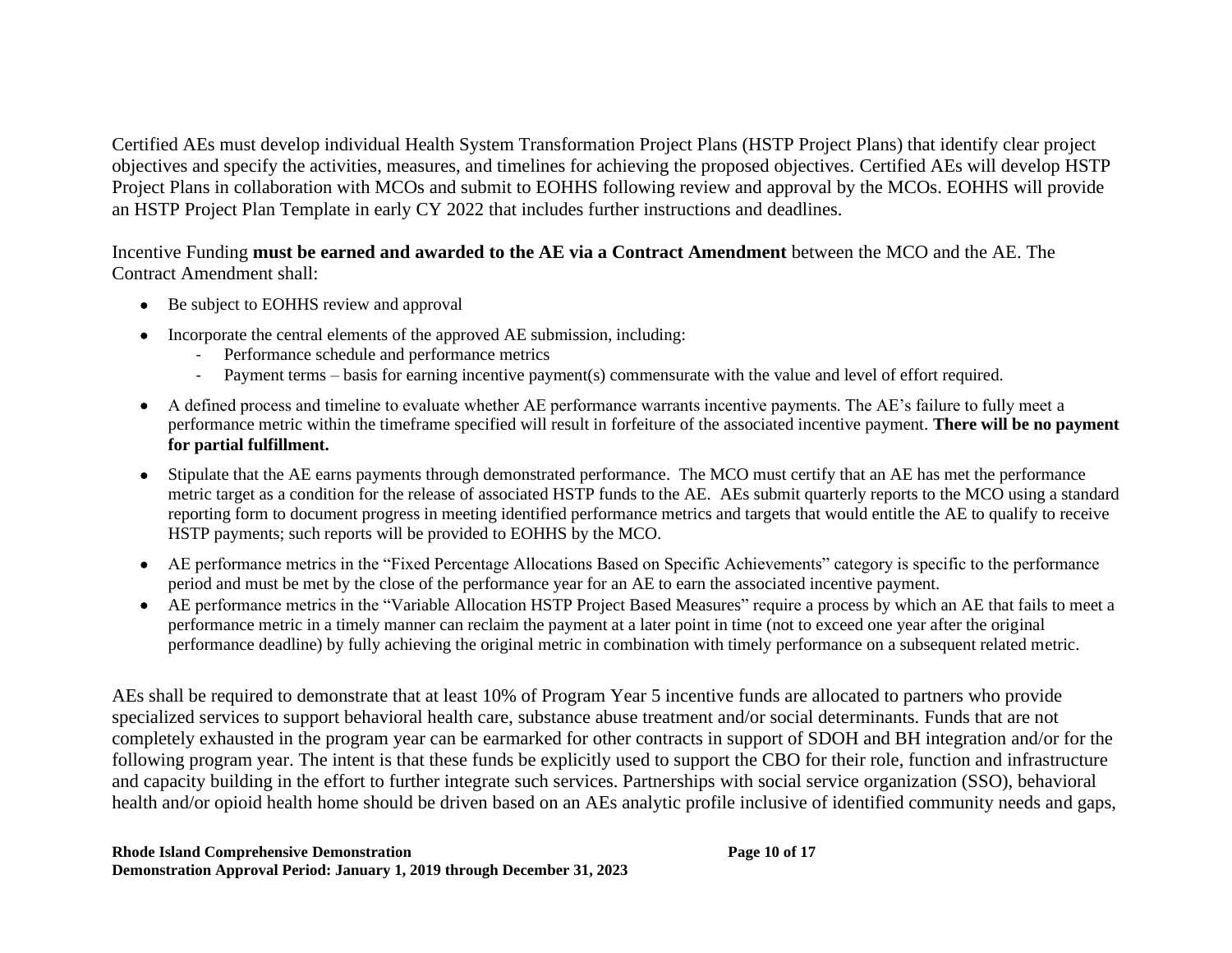outcome of SDOH Screenings and a geographic analysis. These funds are to be used to build capacity for such community-based organization to enter into financial arrangements with a health care system. Capacity building efforts may include infrastructure support related to information technology, analytics, systems, care coordination/integration of services, with attention to on non-Medicaid billable services such as housing and food insecurity.

#### **Payment and Reconciliation**

AEIP and MCOIP funds will be distributed on a quarterly basis. Within thirty (30) calendar days of the end of each quarter, the MCOs shall submit to EOHHS a request for the release of any earned AEIP and MCOIP funds through the Milestone Performance Report (MPR). MCOs shall also submit all evidence of completion of any milestones by the AE. EOHHS shall process this submission and distribute earned AEIP and MCOIP funds to the MCO within thirty (30) calendar days of receiving an accurate MPR. MCOs shall make associated payments to AEs within thirty (30) calendar days of receiving the earned incentive funds from EOHHS. The MCO will maintain a report of funds received and disbursed by transaction in a format and in the level of detail specified by EOHHS.

Actual AEIP incentive payment amounts to AEs will be based on demonstrated AE performance; accordingly, incentive payments earned by the AE may be less than the amount they are eligible to earn.

## **VII. ALLOWABLE & DISALLOWABLE USE OF AEIP FUNDS**

EOHHS/Medicaid will oversee the MCOs administration and management of the HSTP incentive program. In accordance with requirements, MCOs shall directly report to EOHHS on a quarterly basis each AEs achievement of HSTP incentive milestones/metrics and earned funds. Incentive funds should be used to directly support the goals and objectives of the Medicaid Accountable Entity program. However, EOHHS is not prescriptive on how earned incentive funds are overtly used, however EOHHS does require each Medicaid AE and MCO to attest that earned HSTP incentive funds **will not** be used for specific expenditures as outlined below. This attestation is required to remain eligible to earn HSTP incentive funds. These non-allowable expenditures have been developed in alignment with Section 2 CFR 200 which outlines Financial Management and Internal Control Requirements for receipt, tracking and use of federal funds by non-Federal awardees, and shall be updated by EOHHS as appropriate.

#### **General Disallowable Uses:**

- To directly mitigate against downside risk for the AE, the AE Partner of an AE, the AEs participating primary care physicians (PCPs), or for an AEs Safety Net Hospital(s)
- To offset revenue from reduced hospital utilization

#### **Rhode Island Comprehensive Demonstration Page 11 of 17**

**Demonstration Approval Period: January 1, 2019 through December 31, 2023**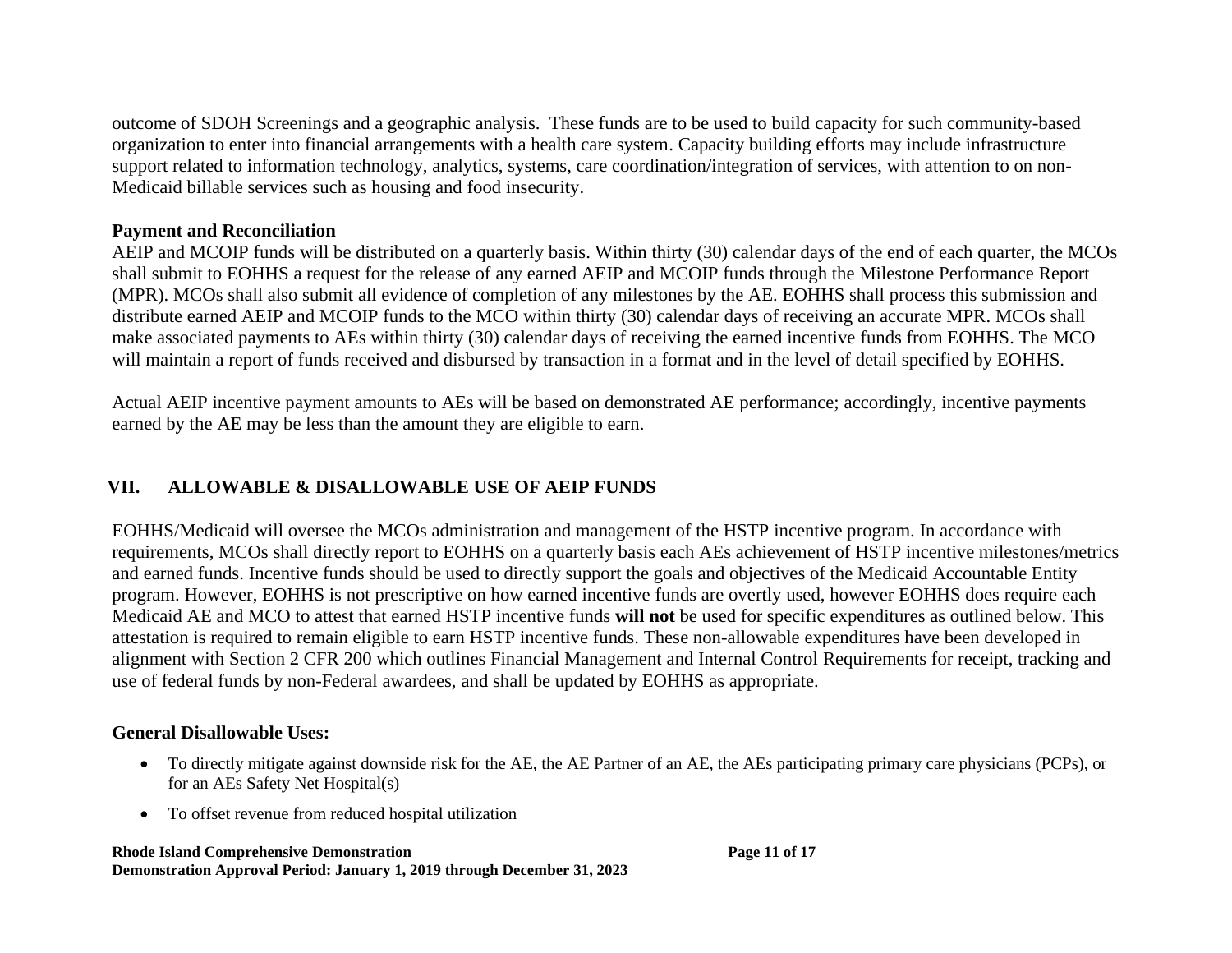- To pay for any costs incurred in the process of responding to the EOHHS AE Application, or during contract negotiations with Medicaid **MCOs**
- To pay for initiatives, goods, or services that are duplicative with initiatives, goods, and services that the AE, including any participating entities of the AE, currently fund with other federal, state, and/or local funding
- To pay for any RI Medicaid service (whether covered by the MCO or covered as a wrap service)
- To support personnel FTE allocation in a duplicative manner with payments provided for Covered Services
- To provide goods or services not allocable to approved project plans and budgets
- To pay for construction or renovations
- To pay for malpractice insurance

Expenditures cannot include the following:

- Alcoholic beverages
- Medical Marijuana
- Copayments/Premiums
- Capital expenditures (unless approved in advance by EOHHS)
- Credit Card Payments Interest
- Debt restructuring and bad debt
- Student Loan Repayment
- Defense and prosecution of criminal and civil proceedings, and claims
- Donations, fund raising, and investment management costs
- Social activities (good and services intended for leisure or recreation), Hobbies (materials or courses)
- Fines and penalties
- Goods or services for personal use, including but not limited to entertainment, gift cards or other cash equivalents
- Idle facilities and idle capacity

#### **Rhode Island Comprehensive Demonstration Page 12 of 17 Demonstration Approval Period: January 1, 2019 through December 31, 2023**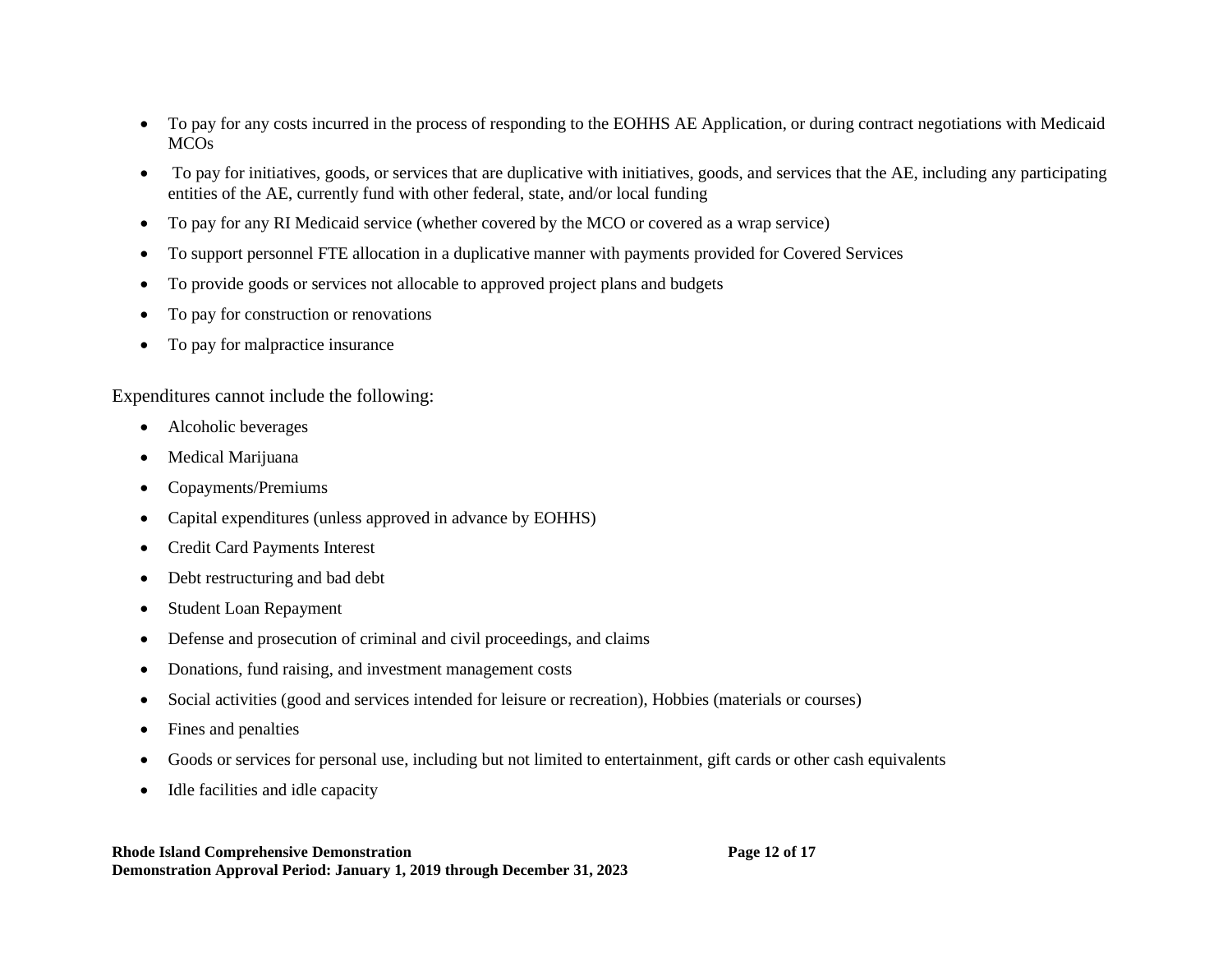- Insurance and indemnification
- Licenses (drivers, professional or vocational)
- Lobbying
- Marketing/member communication expense, unless approved in advance by EOHHS
- Memberships and subscription costs
- Patent costs

# **Duplication Disallowable Uses**

HSTP funding cannot substitute, duplicate, or replace services or goods that are available through other state or federal programs (e.g., Supplemental Nutrition Assistance Program (SNAP), SNAP Nutritional Education (SNAP-Ed), the Special Supplemental Nutrition Program for Women, Infants, and Children (WIC)) or other RI Medicaid MCO and FFS (wrap) Covered Services. Medicaid MCOs and AEs are responsible for ensuring non-duplication. Potential areas of duplication include, but are not limited to:

- RI Medicaid Covered Services including, State Plan services and 1115 demonstration services
- Services that are duplicative of services a member is already receiving
- Services where other funding sources are available such as services that a member is eligible for, and able to receive from a federal agency, another state agency. In certain cases, a member may not be "able to" access certain programs and thus HSTP funds may be utilized. Such cases may include, but are not limited to, a program that has:
	- o Run out of funds or lacks capacity (e.g., organization does not have the resources to assist with additional enrollment)
	- o Delayed access to services or goods (e.g., wait list, waiting for a determination on eligibility and availability).

In such cases, the AE may provide services until the member is able to receive the public services. While HSTP funds cannot duplicate federal or state benefits or services, they can supplement such programs. In such cases, AEs must ensure that members are receiving the benefits or services, or, if applicable and appropriate, concurrently work to help members receive the benefits or services in conjunction with supplementing that program.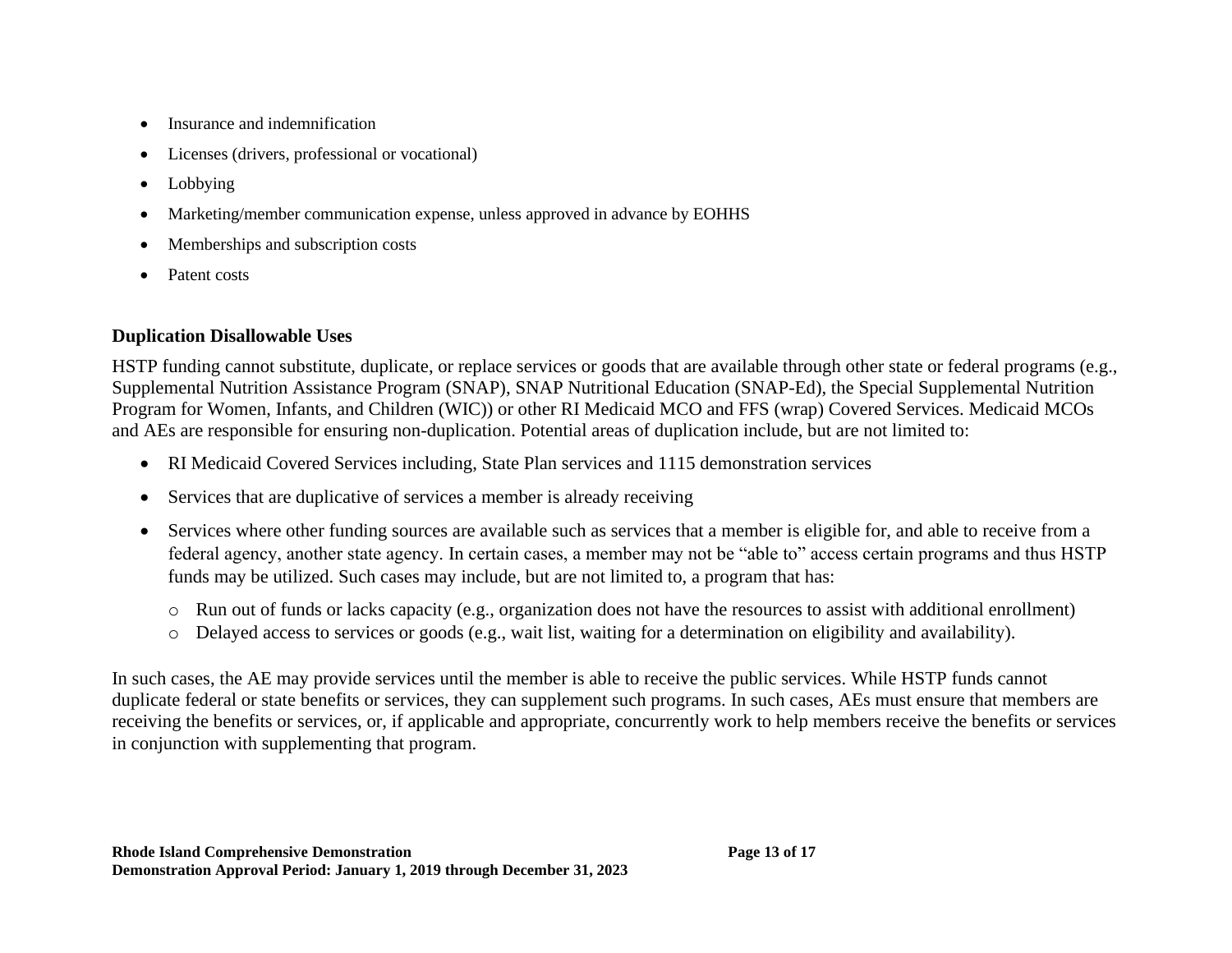AEs may determine if the member's needs are being addressed by existing programs and ensure non-duplication through mechanisms including, but not limited to, member attestation or information from a professional providing services to the member (e.g., care manager).

AEs may be required to demonstrate earned HSTP funds are not duplicative of the existing benefits or services their target population is already receiving or eligible for as well as demonstrate such funds appropriately meet that need without exceeding it. For example: An AE develops a program to increase access to food for a target population and identifies SNAP and WIC as potentially duplicative but finds, that SNAP and WIC will not provide enough nutritional value for the target population and generally a certain additional amount of food is needed; thus the AE is supplementing SNAP and WIC, and not duplicating those programs.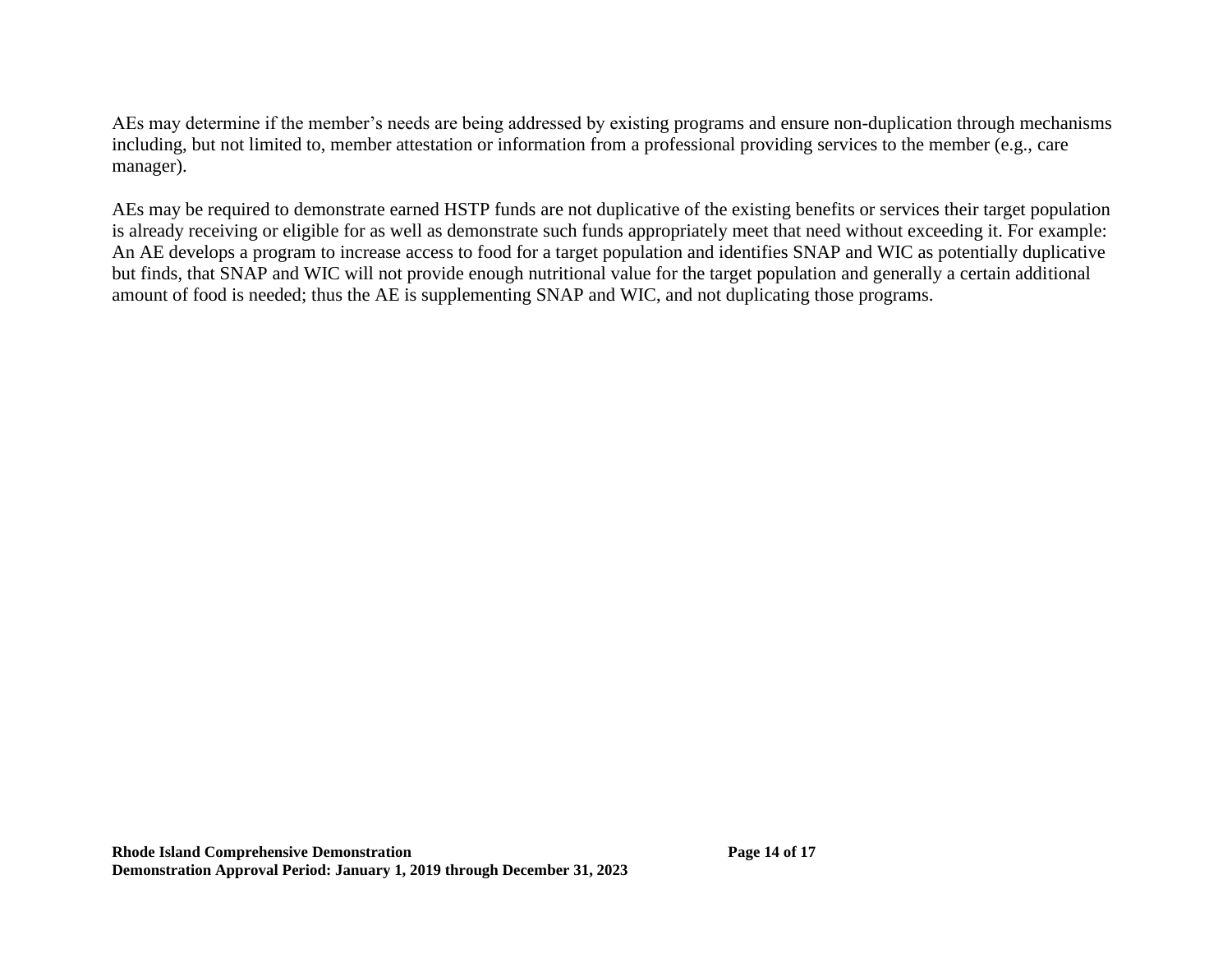#### **Appendix A: Guidance for Return on Investment Projects for Federally Qualified Health Centers Not Taking Downside Risk**

The goal of the Health System Transformation Project is to transition from fee-for-service payment to a methodology that rewards quality and efficiency over volume of care. In lieu of downside risk arrangements that encourage and demonstrate this transformation, EOHHS requires that FQHC-based Accountable Entities remaining in upside-only contracts demonstrate how they are progressing from volume to value. EOHHS requires that FQHC-based Accountable Entities who do not enter into downside risk contracts collaborate with contracted Managed Care Organizations to identify a project targeted to demonstrate reduced healthcare spending for the AE's Medicaid Line of Business.

FQHC-based AEs who do not enter into downside risk contracts are eligible to earn 5% of their Incentive Fund Pool upon submitting a Return on Investment (ROI) Project Plan, which must include: 1) a description of the targeted area of utilization and utilization change; and 2) a description of the intervention and how it will impact the targeted utilization. EOHHS will provide a Project Plan Template in early 2022.

Note that the targeted area of utilization and utilization change may not be identical to the AE's target for any of the three AE Incentive Pool Outcome Metrics. To the extent that an AE chooses to address the same type of utilization addressed by one of the Outcome Metrics, the AE may only earn savings for utilization reduction over and above its Outcome Metric target.

At the end of Program Year 5 (SFY 2023), FQHC-based AEs are eligible to receive Incentive Funds in the amount that their intervention saved by changing the target utilization compared to the utilization in a baseline period, up to an amount equal to 5% of the AE's Incentive Fund Pool.

EOHHS anticipates that savings will be calculated in a manner similar to the following:

- a. Identify an "expected" level of utilization that would occur without an intervention. This might be done by "trending" baseline year data forward to get a performance year projection, or the expected utilization level might be the same as the level in the baseline year, depending on whether the utilization in question is expected to remain the same or change over time;
- b. Identify the cost of the targeted utilization that would have been incurred in Program Year 5 had the utilization been the same as the expected level;
- c. Subtract the actual cost incurred in Program Year 5 from the expected cost calculated under b.<sup>5</sup>

<sup>5</sup> EOHHS acknowledges that this methodology will not necessarily identify reductions in utilization *caused* by the intervention and that this is a limitation.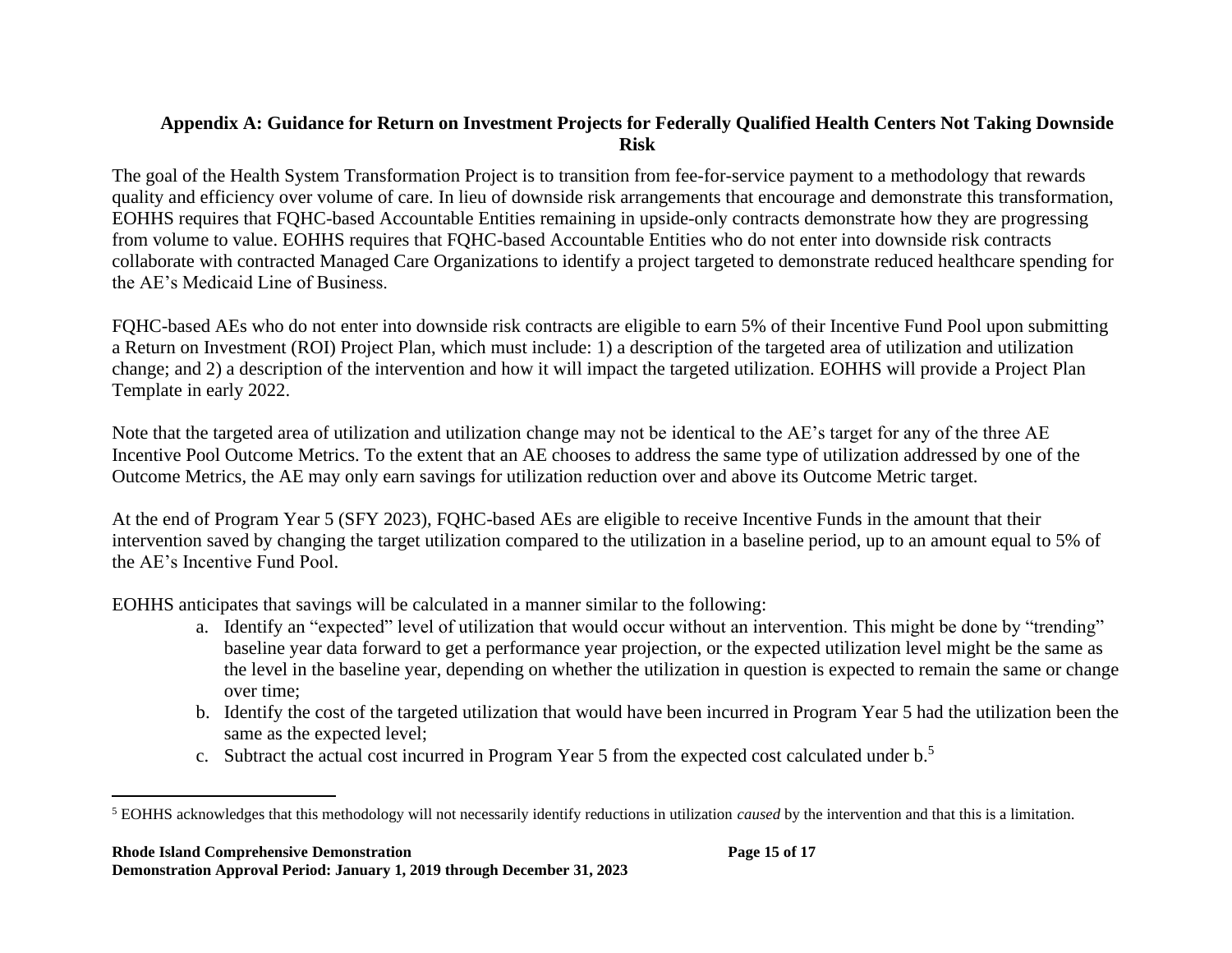FQHC-based AEs are eligible to earn up to 5% of their Incentive Fund Pool in this manner. Any difference between the amount saved and the amount equal to 5% of their Incentive Fund Pool will be considered unearned Incentive dollars.

Note that EOHHS expects the MCO to submit the ROI Project Plan and final report on performance, however the expectation is that the AE will take the lead in crafting the ROI Project Plan and intervention, in close partnership with the MCO.

| <b>Activity</b>                                           | <b>Responsible Party</b> | <b>Time</b>    |
|-----------------------------------------------------------|--------------------------|----------------|
| Develop and draft ROI Project Plan using the provided     | AE, with support         | Spring 2022    |
| template.                                                 | from MCO as              |                |
|                                                           | described here           |                |
| Submit ROI Project Plan to Medicaid.                      | MCO                      | Aug. 1, 2022   |
| Review ROI Project Plan. EOHHS will evaluate the          | <b>EOHHS</b>             | Aug. 15, 2022  |
| methodologies used to set the baseline period and targets |                          |                |
| for utilization reduction to ensure they are reasonable.  |                          |                |
| EOHHS will evaluate the ROI Project Plan to ensure that   |                          |                |
| the intervention is described in sufficient detail to be  |                          |                |
| ready to implement and reasonably related to the goal to  |                          |                |
| target utilization reduction.                             |                          |                |
|                                                           |                          |                |
| EOHHS will identify any questions or areas that require   |                          |                |
| revision and provide this feedback to the MCO and AE.     |                          |                |
| Submit revised ROI Project Plan                           | MCO                      | Sept. 1, 2022  |
| Approve ROI Project Plan.                                 | <b>EOHHS</b>             | Sept. 15, 2022 |
|                                                           |                          |                |
| Approval will permit release of Incentive Funds equal to  |                          |                |
| 5% of the AE's HSTP Incentive Fund Pool and a             |                          |                |
| proportionate share of the MCO-IP as part of the next     |                          |                |
| quarterly reporting/payment cycle following approval.     |                          |                |

#### **Timeline and Process:**